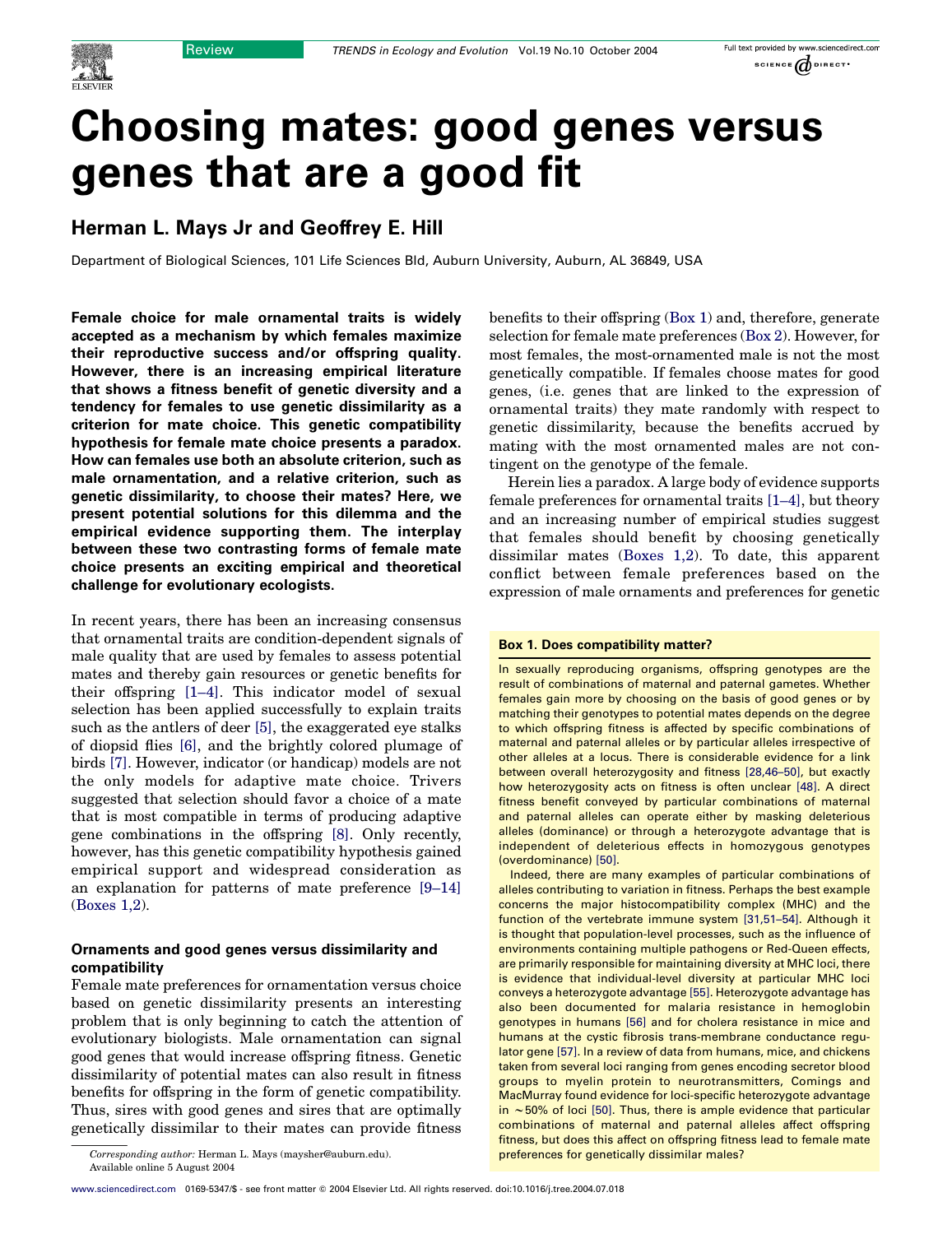## Box 2. Do females use genetic dissimilarity to choose mates?

Given that particular combinations of maternal and paternal genotypes affect offspring fitness, females would benefit by making mate choice decisions based on genetic dissimilarity (for simplicity's sake, we focus here on mate choice in females but we recognize that there are cases where mate choice can also operate in males). Mate choice based on the assessment of male ornamentation and the fitness consequences of those choices are well documented [\[2\]](#page-4-0), but what about the evidence for female choice for genetic dissimilarity? There is increasing empirical evidence from both field and laboratory studies that genetic compatibility is a consequence of female mate preferences favoring genetically dissimilar males [\[35,36,44,45,58–64\]](#page-4-0).

Evidence for female choice for genetically dissimilar males has been found in many organisms. A conspicuous example of genetic compatibility as a consequence of mate choice is the selection against self-fertilization in flowering plants [\[34,65\].](#page-4-0) There is also increasing evidence for postcopulatory choice for genetically dissimilar males among female animals [\[14\].](#page-4-0) Fertilization success in a laboratory population of the marsupial Antechinus agilis was negatively associated with allele sharing [\[35\]](#page-4-0). Tregenza and Wedell found that female field crickets Gryllus bimaculatus reduced the likelihood of hatching failure, suffered from mating with sibs, when mated polyandrously to a sib and non-sib, indicating postcopulatory choice for sperm from unrelated males [\[36\].](#page-4-0)

There is also evidence for precopulatory choice for genetically dissimilar males. Humans, mice and fish are known to use olfaction to make self-referential decisions of attractiveness based on major histocompatibility complex (MHC) diversity [\[28,29,42,62\]](#page-4-0). Female sand lizards Lacerta agilis prefer to associate with odor samples that are obtained from males with dissimilar MHC genotypes [\[64\]](#page-5-0). Social pairings of females to genetically dissimilar males suggest that free-living female savannah sparrows Passerculus sandwichensis are making mate choice decisions that are based on genetic compatibility [\[44\].](#page-4-0)

Studies of passerine birds hint at a role for genetic compatibility in explaining the prevalence of multiple mating by socially monogamous females. Foerster et al. have shown that blue tits Parus caeruleus young sired by extra-pair males are more heterozygous than are their within-pair half sibs [\[23\].](#page-4-0)

dissimilarity has been recognized in the literature [\[10\]](#page-4-0), but has received little attention, to our knowledge, being explicitly dealt with by only two studies [\[15,16\]](#page-4-0) (Box 3). How do we reconcile empirical support for both models of mate preference, sometimes in the same species? Here, we examine some potential solutions to this problem and the evidence that exists to support them.

#### Heterozygosity versus compatibility

In a discussion of the genetic benefits associated with female mate preferences, it is important to distinguish between mate preferences based on genetic dissimilarity and those based on heterozygosity per se [\[9\]](#page-4-0) (Box 4). For dissimilarity, the female is choosing a mate that enables her to produce offspring with optimally dissimilar alleles across many loci (i.e. genetic compatibility). For heterozygosity, the female is choosing heterozygous mates irrespective of dissimilarity, possibly because heterozygosity is linked to increased vigor and, therefore, more-heterozygous males could more effectively provide direct benefits to females and their offspring. Here, we focus specifically on genetic dissimilarity and not heterozygosity per se.

### Plastic choice

The criteria underlying female mate preferences might be phenotypically plastic, changing according to changes in

#### Box 3. A paradox: theory and empirical evidence

Colegrave et al. proposed an insightful model that deals specifically with the antagonism between female choice for good genes resulting in directional selection on male ornaments and female choice on the basis of genetic compatibility [\[16\]](#page-4-0). This model poses two competing female genotypes: females who either mate singly based on precopulatory choice for high quality males or females who mate multiply. Both females in this model are unable to assess the compatibility of male genotypes before mating. Instead, females who mate multiply rely on sperm choice within their reproductive tracts to sort out the most genetically compatible sires. The relative fitness of females that mate monogamously based on male quality versus those who mate polyandrously is a function of the cost of having offspring sired by low-quality males, the cost of having offspring sired by genetically incompatible males, and the degree to which polyandrous females can impose some postcopulatory discrimination between compatible and incompatible sperm.

Colegrave et al.'s model is the first theoretical treatment of this paradox, but the authors deal only with the fitness of females who mate singly, presumably owing to choice for good genes, versus that of females who mate multiply, presumably owing to the benefits associated with genetic compatibility, a benefit only realized through postcopulatory choice. This model does not deal directly with the increasing empirical evidence that females can exercise precopulatory choice on the basis of genetic dissimilarity. However, by reducing the cost of polyandry to zero Colegrave et al. generated a scenario that is analogous to the case in which females can exercise precopulatory control and mate singly and still avoid genetically incompatible males.

In an elegant experimental design, Roberts and Gosling showed empirical evidence for the antagonism between a choice based on good genes and one based on genetic compatibility [\[15\].](#page-4-0) Female mice prefer males who scent mark more frequently, a trait that is correlated with androgen levels and, therefore, male dominance. Females also exhibit a preference for dissimilar MHC haplotypes. Females use both cues during mate choice, via evaluation of the same urinary scent marking signal, but weight scent-marking frequency, and, thus, male dominance, over MHC dissimilarity. MHC dissimilarity predicted female choices only when variation in scent marking rate was small compared with the variation in male dissimilarity. This study indicated that female preferences in mice can incorporate both kinds of male trait simultaneously.

the fitness of each strategy across different social, ecological, or genetic contexts [\[17\].](#page-4-0) For example, the benefits of genetic compatibility should be across many loci throughout the genome. If the genetic diversity of males in the population was low, then the differences among males in genetic dissimilarity to a female would be small and there would be little variation among potential offspring in terms of genetic compatibility.

Similar to genetic dissimilarity, the fitness benefit of choosing males with condition-dependent good genes should also be sensitive to the genetic diversity among available males. The genic capture model of good genes sexual selection relies on the idea that condition is linked to a large proportion of the genome and, thus, has a high coefficient of genetic variation that covaries with male ornamental traits [\[3,18\]](#page-4-0). The more loci there are underlying variation in ornament expression, the greater the relationship between population genetic diversity and the benefits of mating preferences based on good genes will be.

Therefore, both good genes preferences and preferences for genetic dissimilarity should be sensitive to genetic diversity. However, the benefits of preferences based on good genes and preferences resulting from selection for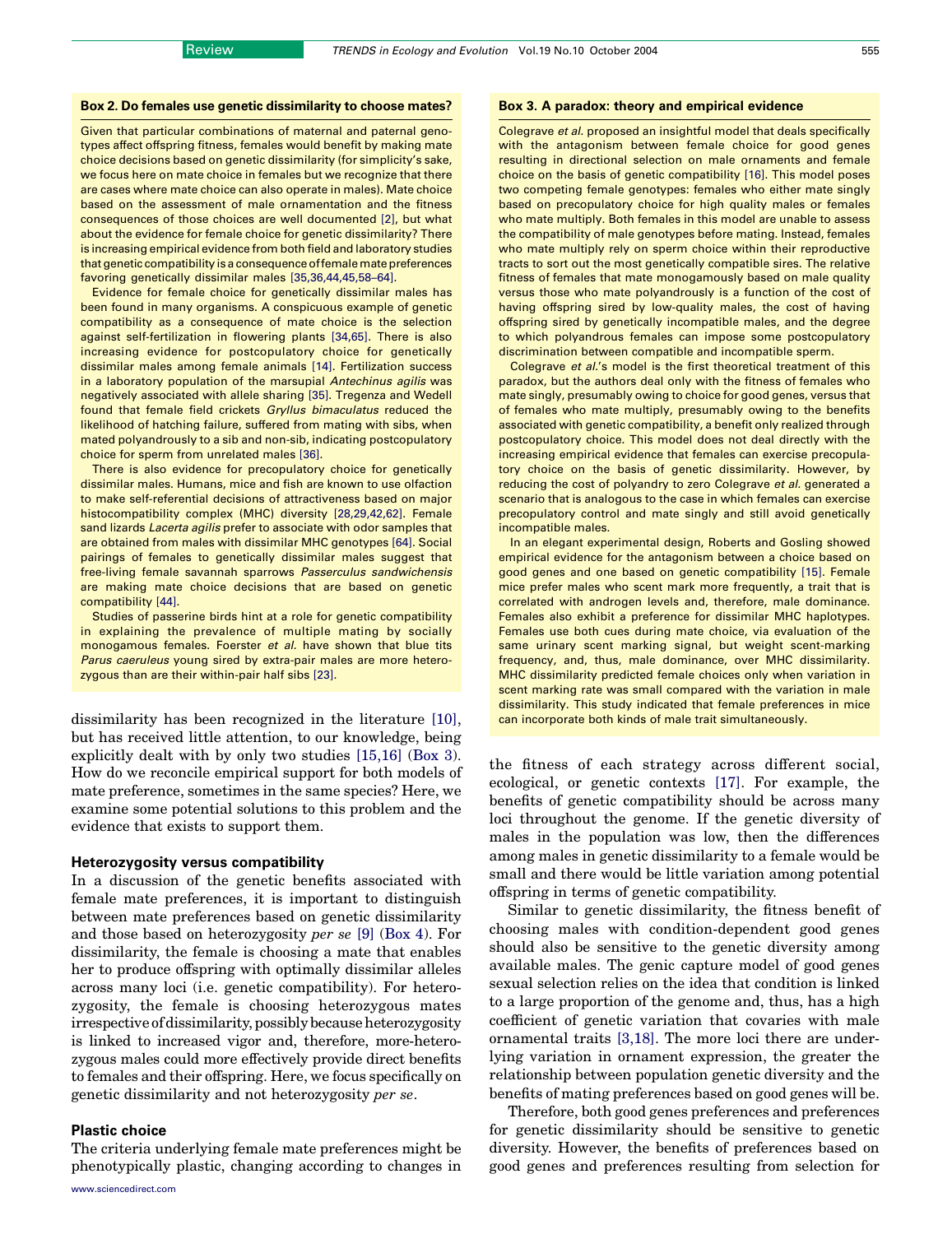## Box 4. Distinguishing between good genes, heterozygosity and compatibility

Imagine a simplified diploid, single-locus model where females have three male genotypes from which to choose: Female genotypes Male genotypes AA AA<br>Aa Aa Aa Aa

| .  | .  |  |
|----|----|--|
| aa | aa |  |
|    |    |  |

## Choice for good genes

In this model, particular males have superior alleles or combinations of alleles. Females benefit by mating with males with these good genes because their offspring inherit better than average alleles. According to this model, males with good genes, as signaled by ornamental traits, are universally attractive to females. Assuming that A has a fitness advantage compared to a, and allele expression is additive, all females choose male AA.

#### Choice for heterozygosity

Males with high mean heterozygosity across many loci are phenotypically superior compared with males with lower mean heterozygosity. According to this model, males with high overall heterozygosity are universally attractive to females, possibly because their increased vigor results in increased direct benefits to females and their offspring, as males cannot pass their heterozygous condition onto offspring. All females choose male Aa.

#### Choice for compatibility

Heterozygotes have a fitness advantage compared with homozygotes and, therefore, females benefit by choosing sires with whom they are genetically compatible; that is, genetically dissimilar males or those males with whom they share the fewest alleles across loci. By pairing with genetically mismatched males, females produce heterozygous young. In our simplified model, female AA chooses male aa, and female aa chooses male AA. Female Aa does equally well by choosing any male.

The fundamental difference between good genes and compatibility preferences is that, under the good genes model, the fitness benefits of offspring are a function of the haploid contribution of males alone whereas the genetic compatibility model supposes that offspring fitness is a function of the combined diploid contributions of both males and females.

Each case describes different kinds of selection on female mate preferences but different mechanisms of mate choice might often cause confusion between one sort of model and another. For example, there might be some cases where choice for genetic compatibility is indistinguishable from choice for heterozygosity per se. Females might be unable to assess accurately their own genotype and make mate choices based on the average male heterozygosity, as heterozygous males will have a greater likelihood of producing genetically compatible offspring [\[9\].](#page-4-0) Further confusion could arise in distinguishing one model from another if heterozygosity is correlated with variation in the expression of male ornaments.

genetic compatibility might respond differently to changes in the genetic diversity of available males, depending on the genetic architecture underlying each type of mate choice. This difference would result in selection for females to switch between these two kinds of mate choice depending on the population of available males that they might encounter.

The genetic diversity of available males might be stable compared with ecological variables. However, pathogens might be much more variable and, therefore, more likely to generate selection for plasticity. If the fitness benefits of good genes are large (e.g. if ornamentation signaled resistance to a widespread and damaging pathogen),

then we would predict that selection would favor the choice of mates primarily based on good genes signaled by ornamentation. Fluctuations in the relative abundance of various pathogens might favor different types of female preference. If there were many pathogens in the environment [\[19\]](#page-4-0) and ornamentation was a poor predictor of overall disease resistance, but heterozygote advantage resulted in enhanced resistance in offspring, then females would do better to choose mates based on genetic dissimilarity.

## Rules within rules

Instead of switching between two different rules according to social and ecological context, females could simultaneously assess the ornamentation and genetic dissimilarity of potential mates and use these criteria together as a hierarchical, nested rule for choosing a mate. For example, if females have many males to choose among, they might first limit their choice to those with above-average ornamentation and then, within that pool of males, choose the mate with whom they are most genetically compatible.

Organisms that express multiple cues during mate choice, including ornaments that signal good genes and indicators of genetic dissimilarity, might use nested rulebased mate preferences [\[20\]](#page-4-0). Empirical evidence that females simultaneously incorporate good genes and genetic dissimilarity during mate choice comes from a study of mate preferences in mice [\[15\]](#page-4-0) (Box 3). This study not only supports the idea that female mice are using good genes and genetic dissimilarity simultaneously in the form of a nested rule, but also that females can alter their mate choice strategy in response to changes in the characteristics of available males.

## Different criteria for different mates

In species with pair bonds, where variation in offspring fitness results from both direct and indirect benefits, females have a choice of accepting the genotype of their social mate as a sire or choosing from among potential extra-pair sires. In these systems, females might use genetic dissimilarity for one kind of mate and male ornaments for another.

Perhaps the best evidence for females using different criteria for social and extra-pair mates comes from passerine birds. Extra-pair males only contribute genes to their offspring whereas social mates often provide parental care as well as genes. Females might choose social mates largely on the basis of ornaments if those ornaments reflect the ability of a male to provide parental care, and extra-pair mates on the basis of their genetic dissimilarity. Studies of blue tits Parus caeruleus, a socially monogamous species with extensive male parental care, suggest that females use the song [\[21\]](#page-4-0) and plumage coloration [\[22\]](#page-4-0) in their choice of social mates. However, Foerster et al. found that extra-pair young were more heterozygous than were within-pair young and that more-heterozygous young were more likely to survive, suggesting a role of genetic compatibility in offspring fitness [\[23\].](#page-4-0) Taken together, these studies suggest that female blue tits use song and coloration as criteria in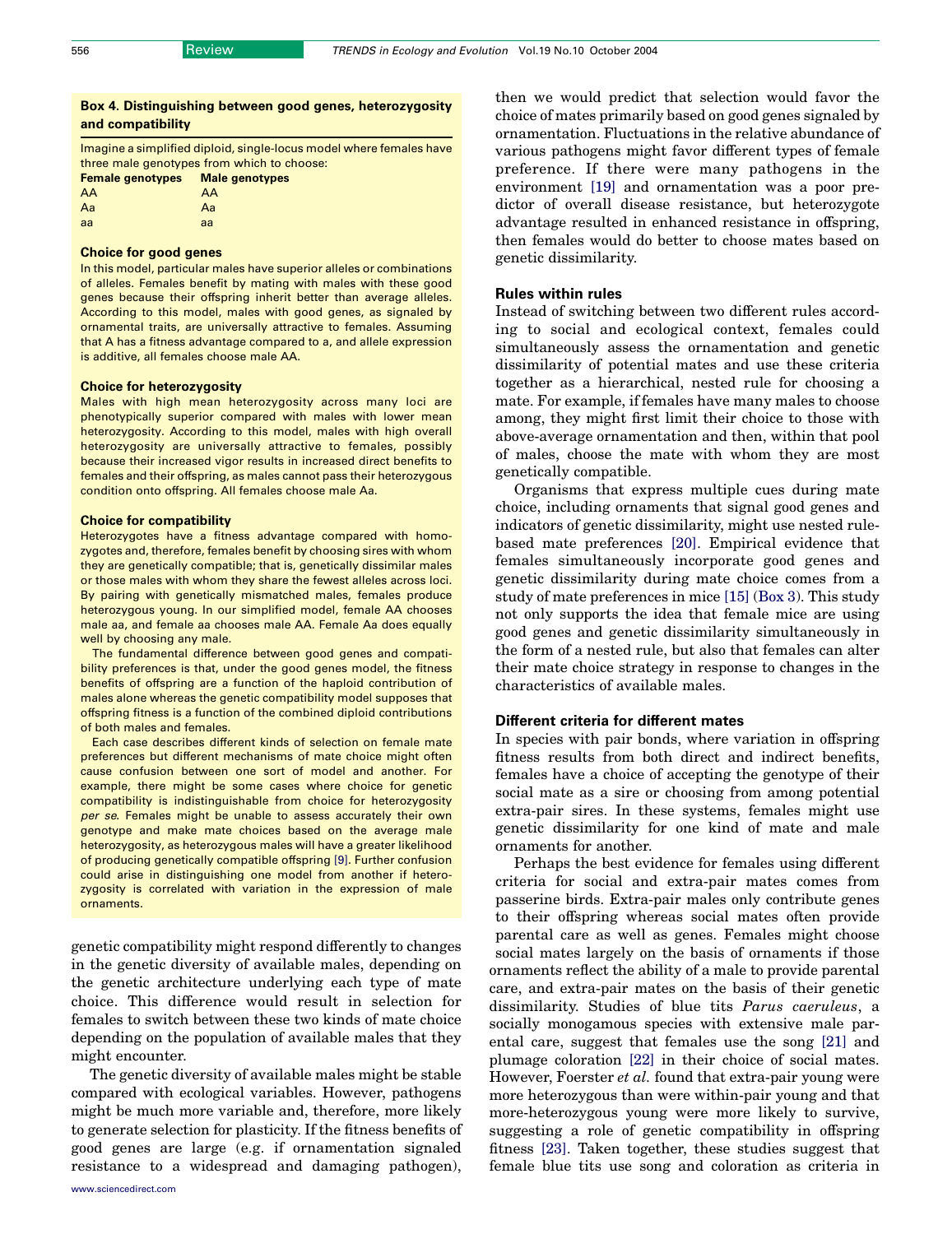choice of social mates and use genetic dissimilarity in the choice of extra-pair mates.

However, this explanation is complicated by the fact that female choice is probably also influenced by male behavior, such as forced copulations and mate guarding [\[24\],](#page-4-0) and by observations in other species demonstrating that extra-pair sires tend to be more ornamented [\[25\]](#page-4-0). Also, variation in ornament expression might not be a reliable indicator of the direct benefits females can receive from males [\[26\]](#page-4-0).

## Constraints on genotype assessment

In the real world, choosing genetically dissimilar males is likely to be costly and females are going to have, at best, only approximations of their own genotypes and those of potential mates. Females might be able to avoid inbreeding with first-order relatives through affiliations but be unable to discriminate finely on the basis of genetic dissimilarity. In general, if there is a benefit of compatibility to offspring fitness, we expect an increased reliance on genetic dissimilarity as a criterion in mate choice and an increased ability to assess the genotypes of potential mates [\[16\]](#page-4-0). Evidence to date suggests that chemical signals provide a better means of assessing genotypes before mating than do visual signals [\[27–29\]](#page-4-0). Therefore, for organisms such as passerine birds, which have acute visual perception but limited olfactory perception compared with other vertebrates [\[30\],](#page-4-0) genotype matching might be difficult, making choice based on ornamentation preferable to that based on genetic dissimilarity. In taxa such as fish and mammals, with comparatively well developed chemosensory ability, better genotype assessments might be possible and one would expect mate choice based on genetic compatibility to evolve more readily [\[28,29\].](#page-4-0) However, the observation that some diurnal, visually oriented birds do exhibit preferences based on male genotypes suggests that visual cues are more reliable than was previously supposed, or that birds are using some unknown mechanism, possibly involving unappreciated olfactory abilities [\[31\]](#page-4-0), to assess genotypes.

Given the constraints on pre-mating genotype assessment, females might be forced to rely on post-mating assessment of the genotypes of potential mates, so-called 'cryptic choice' [\[16,32,33\]](#page-4-0). This type of choice is common among plants, where haploid gene expression is more widespread and selection has favored the avoidance of self-fertilization [\[14,34\].](#page-4-0) However, cryptic female choice for some sperm over others does occur in some animals and provides a stage for choice based on genetic dissimilarity [\[32,33,35,36\].](#page-4-0) Indeed, postcopulatory choice might be the only mechanism by which females of some species can exercise choice based on genetic dissimilarity, as the Colegrave et al. model assumes [\[16\]](#page-4-0) (Box 3).

Instead of being a function of physiological and sensory limitations, constraints might also result from social competition. In highly monogamous species where pair bonds are enforced by female aggression [\[37\],](#page-4-0) highly ornamented males might be monopolized by dominant females, leaving subordinate females with only poorly ornamented males to choose among. These females might then choose from among the remaining males based on their genetic dissimilarity. Such competition might result in selection for plasticity in female preferences.

#### Future directions

The increasing empirical support for Trivers' idea that females benefit by optimally matching their genotypes to the genotypes of potential mates [\[8\]](#page-4-0) is a direct consequence of recent advances in genetic techniques. However, the effects of mate choice based on genetic dissimilarity are likely to be subtle and only evident through studies with large sample sizes and comparison of many hypervariable loci dispersed throughout the genome [\[38\]](#page-4-0). Developing ever better genetic tools for studies of genetic compatibility remains a challenge.

Particular organisms might prove to be interesting subjects for studies of the interaction between good genes preferences and genetic compatibility preferences. Taxa where social and genetic mates are not always the same males, as in many passerine birds [\[24,39\]](#page-4-0), are intriguing subjects for studies of variation in mate choice criteria, because females might be using different rules for different sorts of mates, depending on the kinds of contribution that different males make to their offspring. Species in which females are known to incorporate different kinds of signal during mate choice would also be of interest [\[15,20\]](#page-4-0). Humans, mice and fish are known to use olfaction to make self-referential decisions of attractiveness based on major histocompatibility complex (MHC) diversity [\[15,27–29\].](#page-4-0) If one class of cues is a signal of good genes whereas another indicates genetic compatibility, experiments manipulating multiple cues might tell us whether these species are following a nested rule and indicate which criterion takes precedence. Male attractiveness in guppies Poecilia reticulata based on visual cues for body size [\[40\]](#page-4-0) and color [\[41\]](#page-4-0) have been cited as examples of selection for female choice based on good genes, whereas olfactory cues in other fish have been shown to be reliable indicators of genetic dissimilarity [\[42\].](#page-4-0) Shohet and Watt demonstrated a negative relationship between visual attractiveness and olfactory attractiveness in guppies [\[43\]](#page-4-0), which hints at a potential antagonism between good genes selection for mate choice and selection based on genetic dissimilarity. To our knowledge, the study by Roberts and Gosling is the only attempt to examine experimentally both female mate choice based on genetic dissimilarity and male good genes [\[15\]](#page-4-0) (Box 3).

High variation in male reproductive success and the corresponding extreme sexual dimorphism in male ornamentation in highly polygynous species is likely to be the result of female preferences for universally attractive males rather than of female choice based on genetic dissimilarity. This scenario contrasts to observations of socially monogamous species with comparatively little sexual dimorphism where evidence for mating based on genetic compatibility is strong [\[44\].](#page-4-0) Results from Garner and Schmidt also support this conclusion [\[45\].](#page-5-0) These authors found evidence for female choice based on genetic dissimilarity rather than body size in Triturus new species with reduced male sexual ornamentation compared with other congeners. Comparative studies that examine the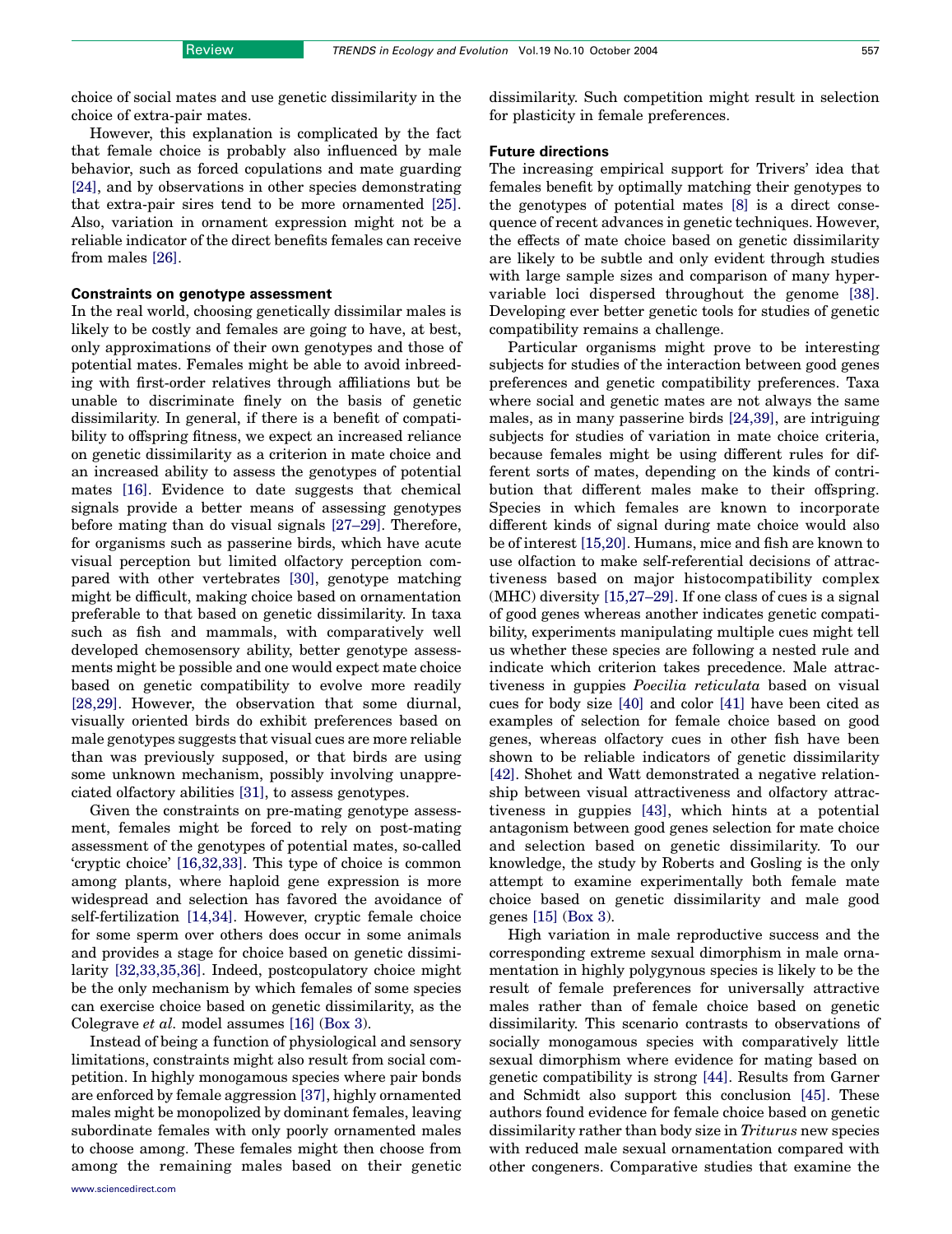<span id="page-4-0"></span>relationship between genetic dissimilarity of mated pairs and variation in the strength of sexual selection, as indicated by dimorphism or variance in male reproductive success, would test the hypothesis that directional selection on male ornaments and female preferences favoring genetically compatible offspring are in opposition to one another.

The apparent conflict between female preferences based on expression of ornamental traits and mate choice for genetic dissimilarity present both new challenges and new opportunities to evolutionary ecologists. The idea that females base their mate choice decisions on conditiondependent ornaments to gain direct benefits or good genes for their offspring will have to be reconciled with the increasing evidence that genetic disassortative mating is also a widespread criterion for choice. To date, the evidence that females choose a mate based on genetic dissimilarity is restricted to a few species, so assessing the ubiquity of this behavior is a first priority. Assuming that such choice is a widespread behavioral pattern, then understanding the evolution of ornamental traits and the role that they play in relation to genetic dissimilarity is a major challenge to current concepts of mate choice and sexual selection.

#### Acknowledgements

We thank David Westneat, Ian Stewart, Daniel Mennill, Steve Dobson, Kristen Navara, Hanna Kokko, three anonymous reviewers and the Hill lab students for valuable discussion and helpful comments about the article. The authors were supported under NSF-IBN0235778 during its preparation.

#### References

- 1 Zahavi, A. (1975) Mate selection selection for a handicap. J. Theor. Biol. 53, 205–214
- 2 Andersson, M. (1994) Sexual Selection, Princeton University Press
- 3 Tomkins, J.L. et al. (2004) Genic capture and resolving the lek paradox. Trends Ecol. Evol. 19, 323–328
- 4 Cotton, S. et al. (2004) Do sexual ornaments demonstrate heightened condition-dependent expression as predicted by the handicap hypothesis? Proc. R. Soc. Lond. Ser. B 271, 771–783
- 5 Ditchkoff, S.S. et al. (2001) Major-histocompatibility-complex-associated variation in secondary sexual traits of white-tailed deer (Odocoileus virginianus): evidence for good-genes advertisement. Evolution 55, 616–625
- 6 Cotton, S. et al. (2004) Condition dependence of sexual ornament size and variation in the stalk-eyed fly Cyrtodiopsis dalmanni (Diptera: Diopsidae). Evolution 58, 1038–1046
- 7 Hill, G.E. (2002) A Red Bird in a Brown Bag: The Function and Evolution of Colorful Plumage in the House Finch, Oxford University Press
- 8 Trivers, R.L. (1972) Parental investment and sexual selection. In Sexual Selection and the Descent of Man, 1871–1971 (Campbell, B. ed.), pp. 136–179, Aldine Publishing Company
- 9 Brown, J.L. (1997) A theory of mate choice based on heterozygosity. Behav. Ecol. 8, 60–65
- 10 Zeh, J.A. and Zeh, D.W. (1996) The evolution of polyandry I: intragenomic conflict and genetic incompatibility. Proc. R. Soc. Lond. Ser. B 263, 1711–1717
- 11 Zeh, J.A. and Zeh, D.W. (1997) The evolution of polyandry. 2. Postcopulatory defences against genetic incompatibility. Proc. R. Soc. Lond. Ser. B 264, 69–75
- 12 Jennions, M.D. and Petrie, M. (2000) Why do females mate multiply? A review of the genetic benefits. Biol. Rev. 75, 21–64
- 13 Tregenza, T. and Wedell, N. (2000) Genetic compatibility, mate choice and patterns of parentage. Mol. Ecol. 9, 1013–1027
- 14 Bernasconi, G. et al. (2004) Evolutionary ecology of the prezygotic stage. Science 303, 971–975
- 15 Roberts, S.C. and Gosling, L.M. (2003) Genetic similarity and quality interact in mate choice decisions by female mice. Nat. Genet. 35, 103–106
- 16 Colegrave, N. et al. (2002) Mate choice or polyandry: reconciling genetic compatibility and good genes sexual selection. Evol. Ecol. Res. 4, 911–917
- 17 Qvarnstrom, A. (2001) Context-dependent genetic benefits from mate choice. Trends Ecol. Evol. 16, 5–7
- 18 Rowe, L. and Houle, D. (1996) The lek paradox and the capture of genetic variance by condition dependent traits. Proc. R. Soc. Lond. Ser. B 263, 1415–1421
- 19 Wegner, K.M. et al. (2003) Multiple parasites are driving major histocompatibility complex polymorphism in the wild. J. Evol. Biol. 16, 224–232
- 20 Candolin, U. (2003) The use of multiple cues in mate choice. Biol. Rev. 78, 575–595
- 21 Kempenaers, B. et al. (1992) Extrapair paternity results from female preference for high-quality males in the blue tit. Nature 357, 494–496
- 22 Andersson, S. et al. (1998) Ultraviolet sexual dimorphism and assortative mating in blue tits. Proc. R. Soc. Lond. Ser. B 265, 445–450
- 23 Foerster, K. et al. (2003) Females increase offspring heterozygosity and fitness through extra-pair matings. Nature 425, 714–717
- 24 Westneat, D.F. and Stewart, I.R.K. (2003) Extra-pair paternity in birds: causes, correlates, and conflict. Annu. Rev. Ecol. Evol. 34, 365–396
- 25 Thusius, K.J. et al. (2001) Male mask size is correlated with mating success in the common yellowthroat. Anim. Behav. 62, 435–446
- 26 Kokko, H. (1998) Should advertising parental care be honest? Proc. R. Soc. Lond. Ser. B 265, 1871–1878
- 27 Milinski, M. (2003) The function of mate choice in sticklebacks: optimizing MHC genetics. J. Fish Biol. 63, 1–16
- 28 Penn, D.J. (2002) The scent of genetic compatibility: Sexual selection and the major histocompatibility complex. Ethology 108, 1–21
- 29 Milinski, M. and Wedekind, C. (2001) Evidence for MHC-correlated perfume preferences in humans. Behav. Ecol. 12, 140–149
- 30 Jones, R.B. and Roper, T.J. (1997) Olfaction in the domestic fowl: a critical review. Physiol. Behav. 62, 1009–1018
- 31 Zelano, B. and Edwards, S.V. (2002) An MHC component to kin recognition and mate choice in birds: Predictions, progress, and prospects. Am. Nat. 160, S225–S237
- 32 Eberhard, W.G. (1991) Copulatory courtship and cryptic female choice in insects. Biol. Rev. Camb. Philos. Soc. 66, 1–31
- 33 Birkhead, T.R. and Pizzari, T. (2002) Postcopulatory sexual selection. Nat. Rev. Genet. 3, 262–273
- 34 Charlesworth, D. et al. (2003) Diversity and linkage of genes in the self-incompatibility gene family in Arabidopsis lyrata. Genetics 164, 1519–1535
- 35 Kraaijeveld-Smit, F.J.L. et al. (2002) Factors influencing paternity success in Antechinus agilis: last-male sperm precedence, timing of mating and genetic compatibility. J. Evol. Biol. 15, 100–107
- 36 Tregenza, T. and Wedell, N. (2002) Polyandrous females avoid costs of inbreeding. Nature 415, 71–73
- 37 Sandell, M.I. (1998) Female aggression and the maintenance of monogamy: female behaviour predicts male mating status in European starlings. Proc. R. Soc. Lond. Ser. B 265, 1307–1311
- 38 Slate, J. and Pemberton, J.M. (2002) Comparing molecular measures for detecting inbreeding depression. J. Evol. Biol. 15, 20–31
- 39 Petrie, M. and Kempenaers, B. (1998) Extra-pair paternity in birds: explaining variation between species and populations. Trends Ecol. Evol. 13, 52–58
- 40 Reynolds, J.D. and Gross, M.R. (1992) Female mate preference enhances offspring growth and reproduction in a fish Poecilia reticulata. Proc. R. Soc. Lond. Ser. B 250, 57–62
- 41 Houde, A.E. and Torio, A.J. (1992) Effect of parasitic infection on male color pattern and female choice in guppies. Behav. Ecol. 3, 346–351
- 42 Aeschlimann, P.B. et al. (2003) Female sticklebacks Gasterosteus aculeatus use self-reference to optimize MHC allele number during mate selection. Behav. Ecol. Sociobiol. 54, 119–126
- 43 Shohet, A.J. and Watt, P.J. (2004) Female association preferences based on olfactory cues in the guppy Poecilia reticulata. Behav. Ecol. Sociobiol. 55, 363–369
- 44 Freeman-Gallant, C.R. et al. (2003) Social pairing and female mating